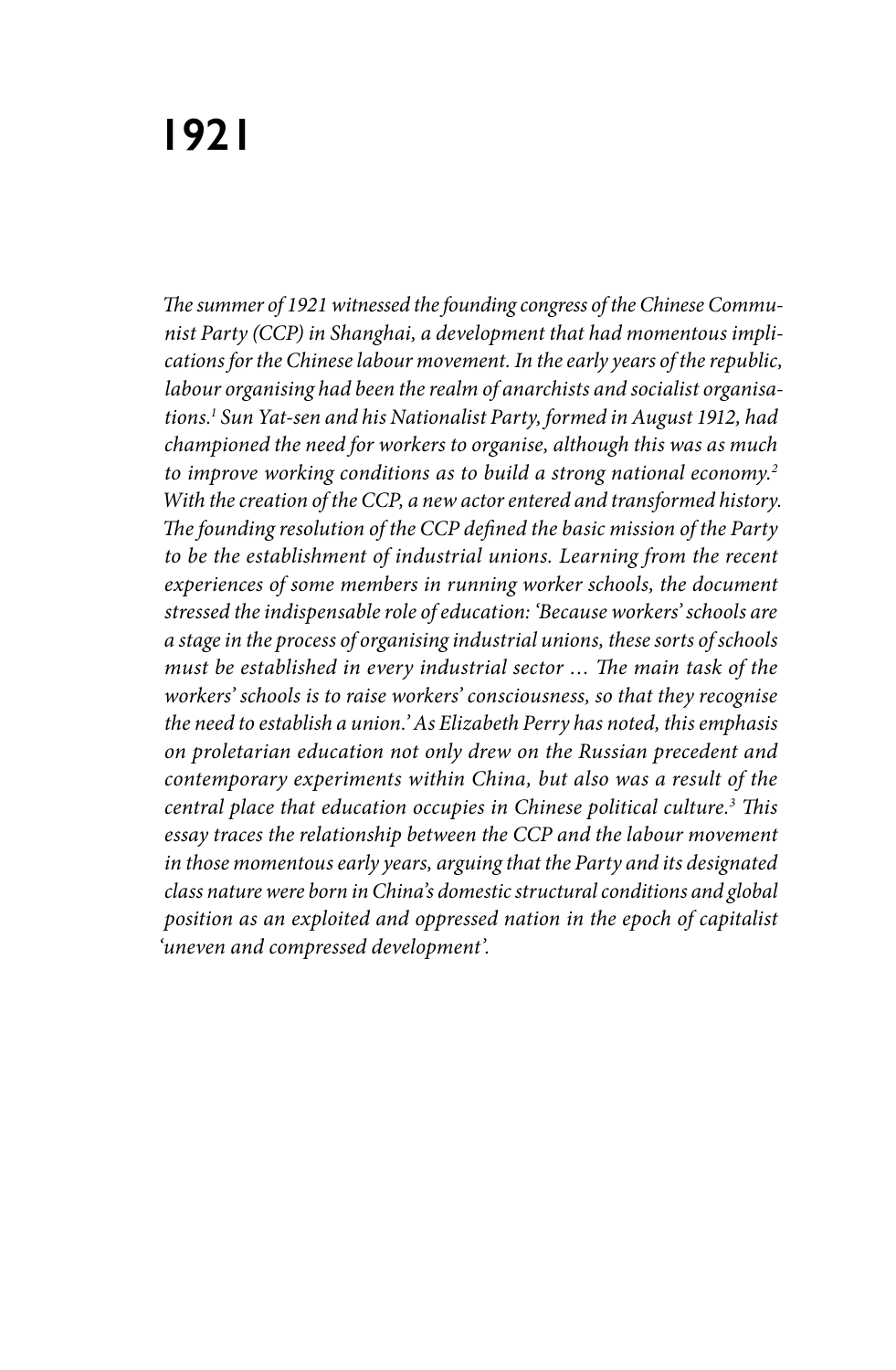## **Setting Sail: The Foundation of the Chinese Communist Party**

LIN Chun

The earliest Communist groups in China gathered in Shanghai to hold their first national congress. From 23 July, they started using the residence of Li Shucheng the brother of  $\epsilon$  o examiser of the the earliest Communist groups in China gathered in Shanghai using the residence of Li Shucheng, the brother of co-organiser of the congress Li Hanjun, at 106 Wangzhi Road (now 76 Xingye Road) in the French concession. During an evening session on the thirtieth of the month, a stranger came into the house and then rushed out. Suspecting he was a spy, the group dispersed and reconvened the next day on a boat in Jiaxing's South Lake, about 100 kilometres away, in the hometown of Wang Huiwu, the wife of co-organiser Li Da. Minutes later that evening, the police surrounded and searched the house for four hours to no avail. As a result of these providential origins, 1 July was designated the anniversary of the monumental event of the founding of the Chinese Communist Party (CCP).

Of the fifty-three formal members that made up the total membership of the Party at that time, each major Communist group elected two people to attend the congress. Participants included Li Da and Li Hanjun from Shanghai, Zhang Guotao and Liu Renjing from Beijing, Mao Zedong and He Shuheng from Hunan, Dong Biwu and Chen Tanqiu from Hubei, Deng Enming and Wang Jinmei from Shandong, and Chen Gongbo and Zhou Fohai from Guangdong. Chen Duxiu and Li Dazhao, the two intellectuals who had led China's first formal Communist organisations, respectively in Shanghai and Beijing, were unable to attend the congress, but Chen was represented by Bao Huiseng. Absent also was any deputy of the Chinese Communists in Europe, who had set up a branch in Paris in late 1920. Others present included Maring (Henk Sneevliet), an experienced Dutch Communist representing the Communist International (Comintern), and Nikolski (Wladimir Abramowitsch Neumann), a young Russian representing the Comintern's Far East Secretariat and the Red International of Labour Unions (Profintern). Maring gave a long speech at one of the first meetings, translated by the delegate Liu, a nineteen-year-old Peking University student.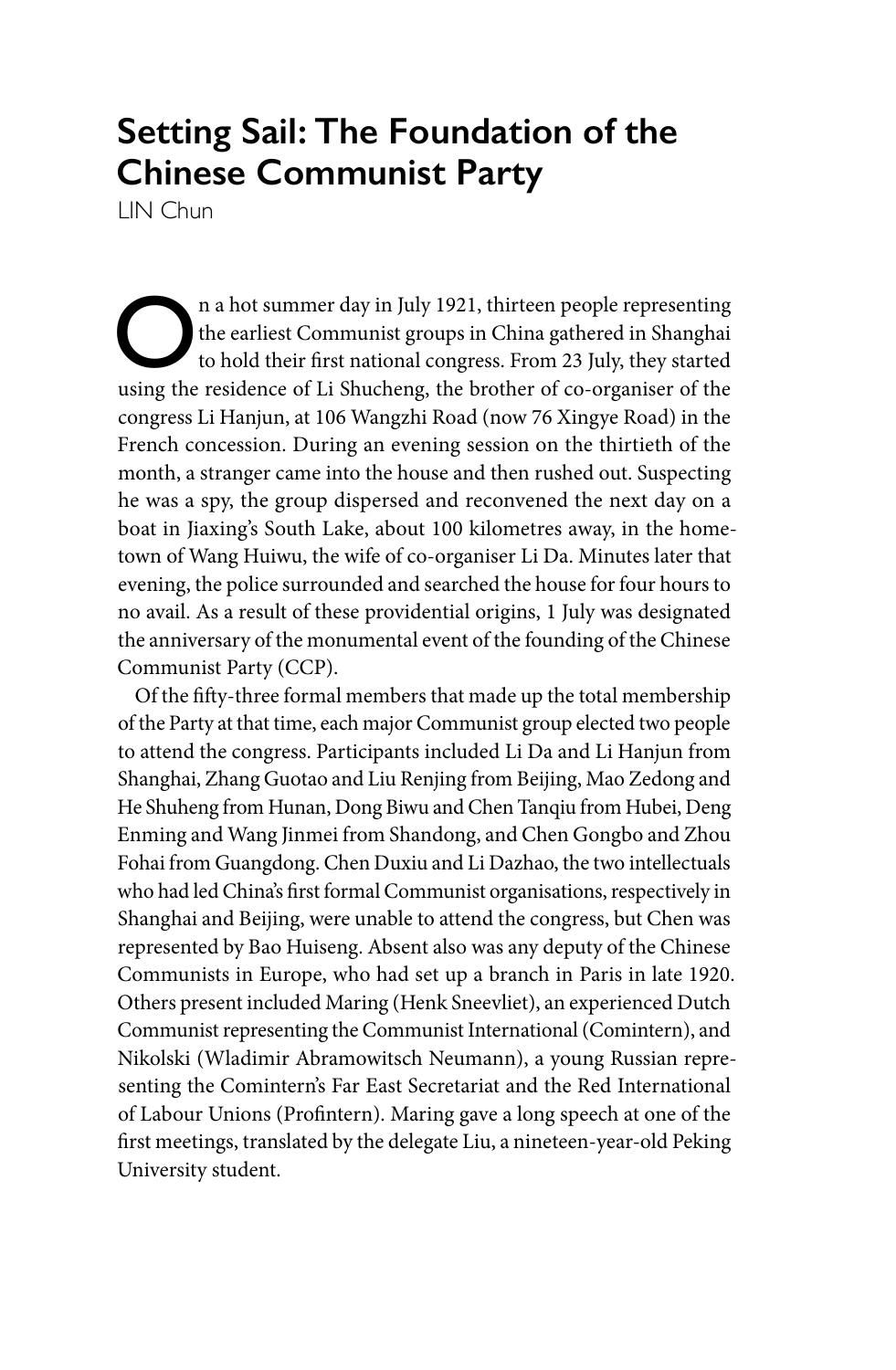The delegates elected a provisional Central Bureau. Chen Duxiu became general secretary, with Zhang Guotao and Li Da directors of organisation and propaganda, respectively. The congress adopted a Party platform that set the goals of 'overthrowing the state power of the capitalist class' and 'accepting a dictatorship of the proletariat until class struggle is over and all class distinctions are eradicated' (as was similarly stated in the 'Declaration of the Communist Party of China' adopted by the Shanghai group in November 1920).<sup>4</sup> More specifically, it demanded the 'abolishment of capitalist private property and the expropriation of machines, land, factories, and intermediate products, so as to turn the means of production over to public ownership?<sup>5</sup> The congress also passed a resolution on 'present works' that emphasised the importance of politically mobilising industrial workers. 'The fundamental task of this Party is to organise trade unions … in which the Party should imbue the spirit of class struggle'.<sup>6</sup> Chen's written intervention was mainly concerned with organisation, stressing democratic centralism, membership rules, and discipline as critical to building a strong party capable of bringing with it the masses. Concluding that unionised workers should form a 'natural' unity with the peasants striving towards 'a social revolution', the Party centre subsequently assigned key members to develop local branches, unions, and educational classes among urban and rural workers.

Without tracing the diverse personal trajectories of the congress attendees, a minimal sketch is necessary. After the Nationalis Party's (Guomindang, or GMD) betrayal and slaughter of tens of thousands of Communists and sympathisers in 1927 (see S.A. Smith's essay in the present volume), Chen Duxiu and Liu Renjing took separate 'left opposition' positions, for which they were expelled from the Party in 1929. Chen remained a believer, whose two sons, both leading Communists, were killed by the GMD. Despite his commitment, the official historical verdict on his 'erroneous line of rightwing opportunism' remains unchanged. In 1929, Liu visited Trotsky in Turkey on his way back to China from Moscow, but he later distanced himself from the Chinese Trotskyites. Along with Mao Zedong, Dong Biwu, and Li Da, he lived to work in the new China after 1949. Wang Jinmei, Li Hanjun, Deng Enming, He Shuheng, and Chen Tanqiu died as martyrs during valiant revolutionary struggles between 1925 and 1943. After 1923, Chen Gongbo, Zhou Fohai, and Bao Huiseng variously slipped into reactionary camps. Zhang Guotao became a top commander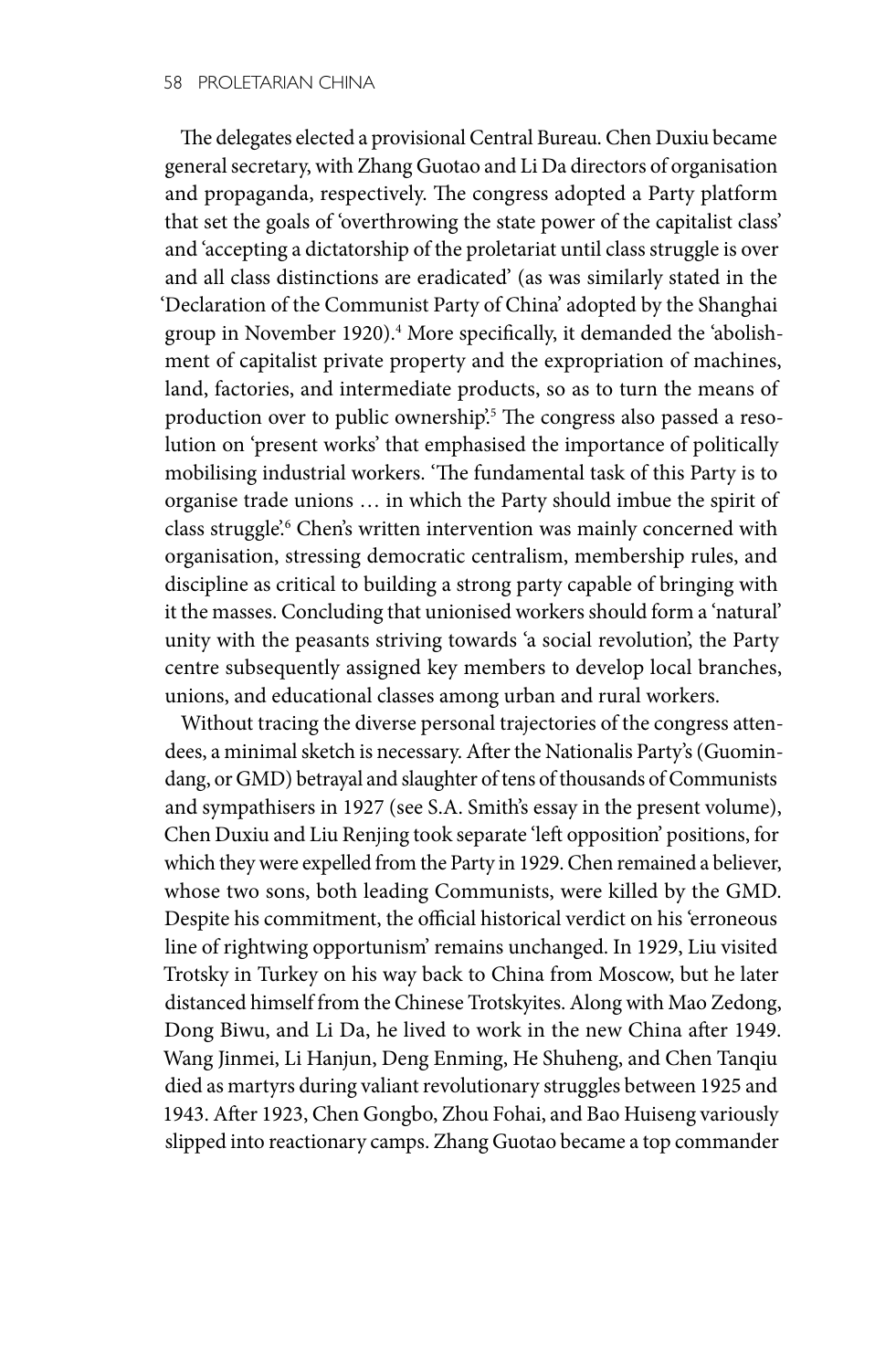of the Red Army but joined the GMD after the Long March. Of the two foremost Party founders, Li Dazhao was hanged by an anti-Communist warlord in 1927, and Chen Duxiu died from illness in 1942.

#### Catalysts of the Voyage

For decades since the Opium Wars and before 'the salvo of October' 1917 that shook the world and brought Leninism to China, the country had been devastated by both domestic unrest and foreign invasions. As rival imperialist powers violently 'dismembered' the country with the help of local warlords, landlords, and compradors, the late-Qing reformers' illusions of imitating the West were shattered. The Xinhai revolution of 1911 failed to either repel foreign domination or reorder society. Riddled by ever-increasing obstacles, Sun Yat-sen's government was unable to materialise his 'three people's principles' of nationalism, democracy, and popular welfare. Despite China's shortcomings, Lenin congratulated Asia's first republic with a series of commentaries on the 'awakening of Asia', in recognition of the significance of national liberation. He regarded events in China as a breakthrough for proletarian revolutionaries wanting to unite with the world's 'toiling masses'.7 In 1919, the Comintern was established to promote revolutions globally to provide support, solidarity, and security for the still young and embattled Soviet regime. Communism and internationalism were twinned at birth.

Modern revolutionary nationalism arose in China in what was later theorised as its 'semicolonial, semifeudal' conditions inherited from the mid-nineteenth century.8 In the capitalist epoch of uneven and combined development, the CCP emerged from an agrarian society as an innovative working-class organisation. Although only about two million strong, China's proletariat in the early twentieth century was politically vital and militant, in response to the substantial foreign presence in the Chinese economy. Li Dazhao articulated this relationship between class nationalism and social transformation by arguing that the 'victory of Bolshevism for the subalterns' was 'of world significance' and that China's 'self-determination' and liberation as a nation from exploitation and oppression would also be indispensable for reconstructing the globe.9 The condition of being under siege in a 'class war' (阶级战争) between 'the world's proletarian subalterns and capitalists'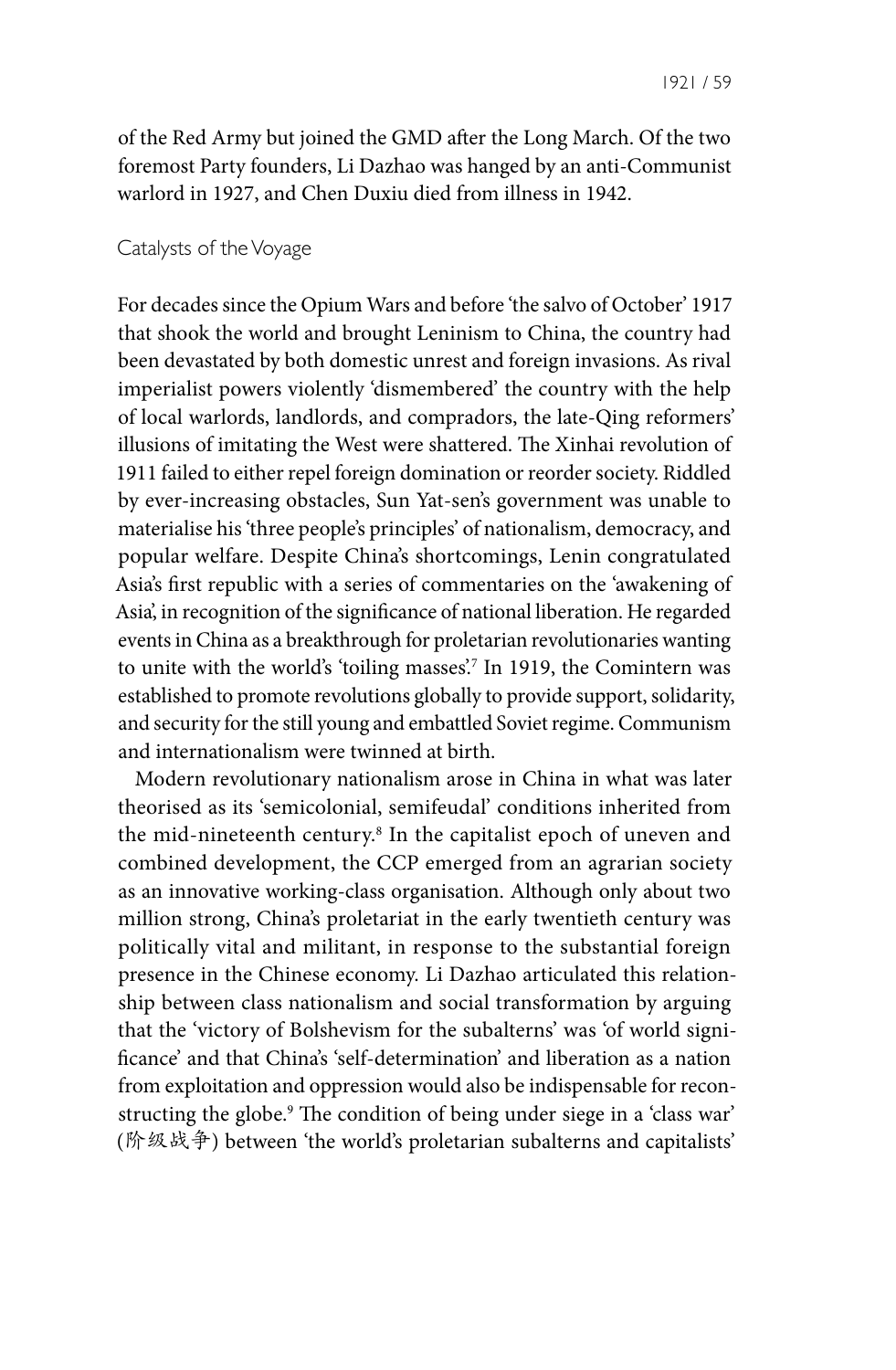was ripe for a worker-centred 'national people's revolution' (国民革命), in which democracy meant the 'populism of labour'.10 Li's critiques of Japan's military expansionist 'pan-Asianism' underlined a 'new Chinese nationalism' (新中华民族主义) and 'new regionalism' (新亚细亚主义) of equality and peace free of imperialism. For him, anti-imperialist and class struggles were mutually indispensable.

In the runup to the formation of the CCP, competing ideas and thoughts—from social Darwinism, vitalism, and pragmatism to guild socialism, anarchism, and Marxist communism—were introduced to China by students returning from Japan and Europe. Liberalism did not find a receptive audience, largely due to its initial arrival in the guise of liberal imperialism. Chinese Communist theory powerfully argued that, since the liberal capitalist path was foreclosed by imperialist intrusion, revolution in China could only pave the way for socialism. In 1915, Chen Duxiu launched *Youth* magazine (青年杂志) and soon renamed it *New Youth* (新青年) during the New Culture Movement that sought to recast millennia of repressive Confucian hierarchy and despotism. On the eve of the May Fourth Movement of 1919, he condemned the 'darkness' of Chinese society and greeted 'Mr Science and Mr Democracy', advocating a cultural and moral sweep 'to clean up the old mucks with blood'.11 The movement was triggered by the Treaty of Versailles, which transferred the former German concessions in Shandong Province to Japan. Demanding the government reject this imperialist deal, student demonstrations and labour strikes in Beijing diffused throughout other cities, making an age of radical mass politics in China part of the global postwar anticolonial and modernising realignments. It indicated a historical moment for the Chinese working class as an independent political subject making history.

The landmark May Fourth Movement moulded the first cohort of CCP cadres. Recognising their position within class politics, the Communist intellectuals were an organic component of the growing proletariat. In May 1919, *New Youth* became a firmly Marxist publication with a special issue on Marxism edited by Li Dazhao. He continued to elaborate his views in 'My Conception of Marxism' (我的马克思主义观) and several other articles, delineating how economics, socialism, and historical materialism were 'fundamentally connected by a golden line of class struggle'.<sup>12</sup> Li Hanjun wrote extensively as well. He translated and edited an introductory text to Marx's *Capital*, explaining capitalist commodities and surplus value, and the 'Russian road' as an alternative.13 In debating with the anarchists and reformists, Chen Duxiu elucidated a materialist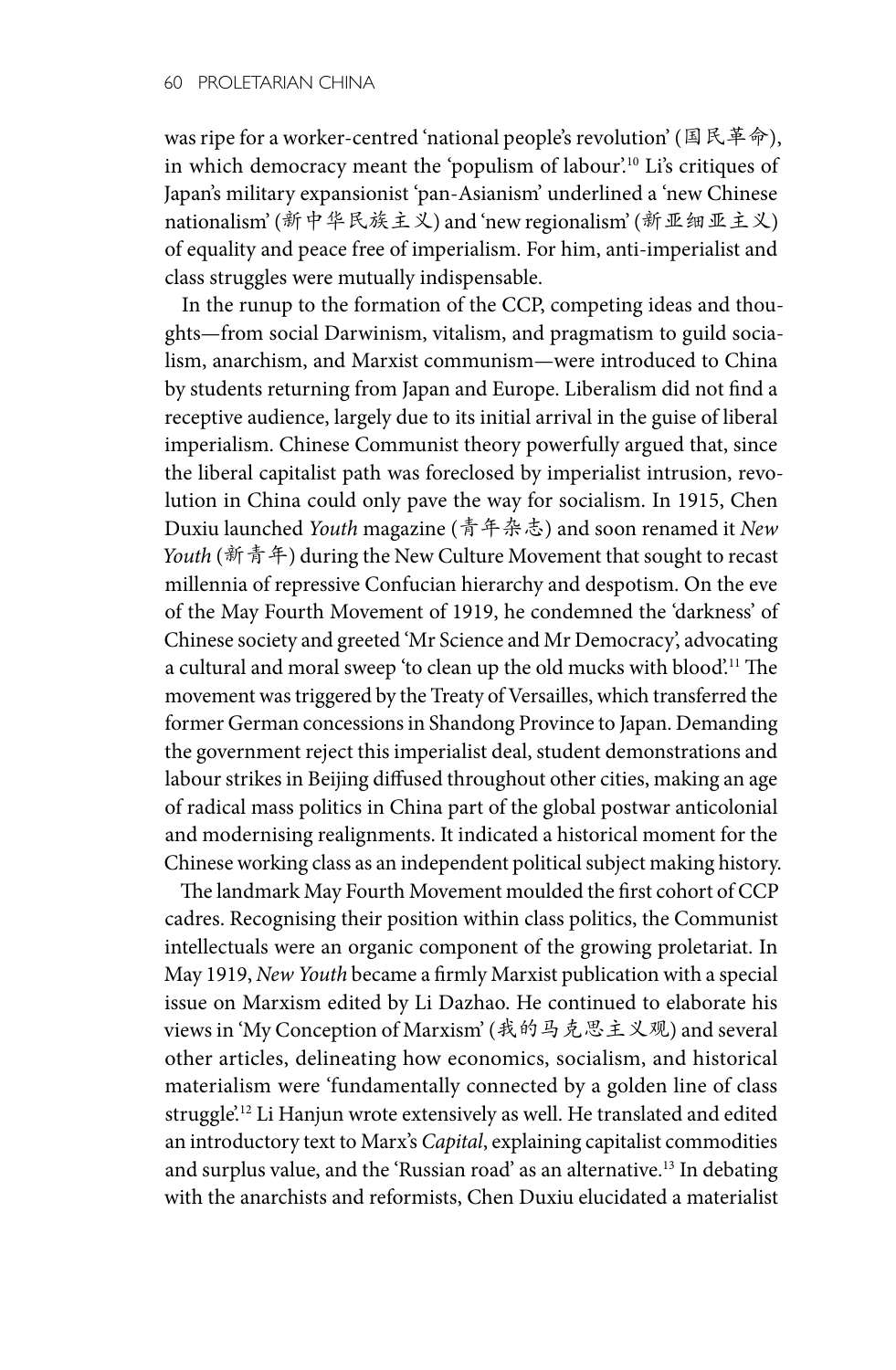1921 / 61

conception of history, labour value, and the proletarian state. With Chen's 'On Politics' (谈政治) as a Marxist declaration in September 1920, *New Youth* was reissued, with Chen remaining the chief editor.<sup>14</sup>

At this time, the Chinese translation of Marx and Engel's *Communist Manifesto* by Chen Wangdao was published. Ample publications associated with Communist networks were in circulation, such as *Weekly Review* (每周评论) edited by Li Dazhao, *Consciousness* (觉悟) by Zhou Enlai, *New Society Quarterly* (新社会) by Qu Qiubai, *Voice of Labour* (劳动音) by Deng Zhongxia, and the underground *Communist Party*  monthly (共产党) by Li Da. The last two were launched simultaneously on 7 November 1920 as a tribute to the Russian revolution. *The Pioneer* (先驱), edited by Deng and Liu Renjing, was briefly the official newsletter of the Socialist Youth League, instituted in August 1920 with Yu Xiusong as its secretary.

By the time the Bolsheviks came to China, local agitation was well under way. In the spring of 1920, Grigori Voitinsky, the deputy head of the Russian Communist Party's East Asian Bureau, went to Beijing and Shanghai, where he assumed the position of acting president of the Comintern's Far East Secretariat, established in May 1920. On his trips, he was accompanied by his translator and assistant Yang Mingzhai, a Chinese worker and Bolshevik Party member in Russia. Zhang Tailei was the first Chinese Communist to head the Comintern's China division. He travelled to the Vladivostok office, attended the second Comintern World Congress in July 1920 concerning national and colonial questions, and accompanied Maring and Nikolsky to Shanghai in June 1921. Voitinsky's team joined meetings and activities, helped prepare for a May Day rally (which fell through after the police raided Chen Duxiu's headquarters), oversaw a conference of socialists and anarchists in July 1921, and jointly ran the *Shanghai Chronicle* (上海生活报, in Russian), *Society Daily* (社会日报), and *New China* (新中国) among their propaganda organs. Moscow and its dispatches played an important advisory role in the creation of the CCP as a branch of the Comintern, despite resistance from Chen Duxiu and Li Hanjun. Scores of Chinese were sent to the 'red Mecca' to attend the Communist University for Labourers of the East in the 1920s. Despite these affinities, from the outset, the CCP was distinctly independent politically, organisationally, and financially; the funds from internationalist donations were negligible. Neither Voitinsky nor Maring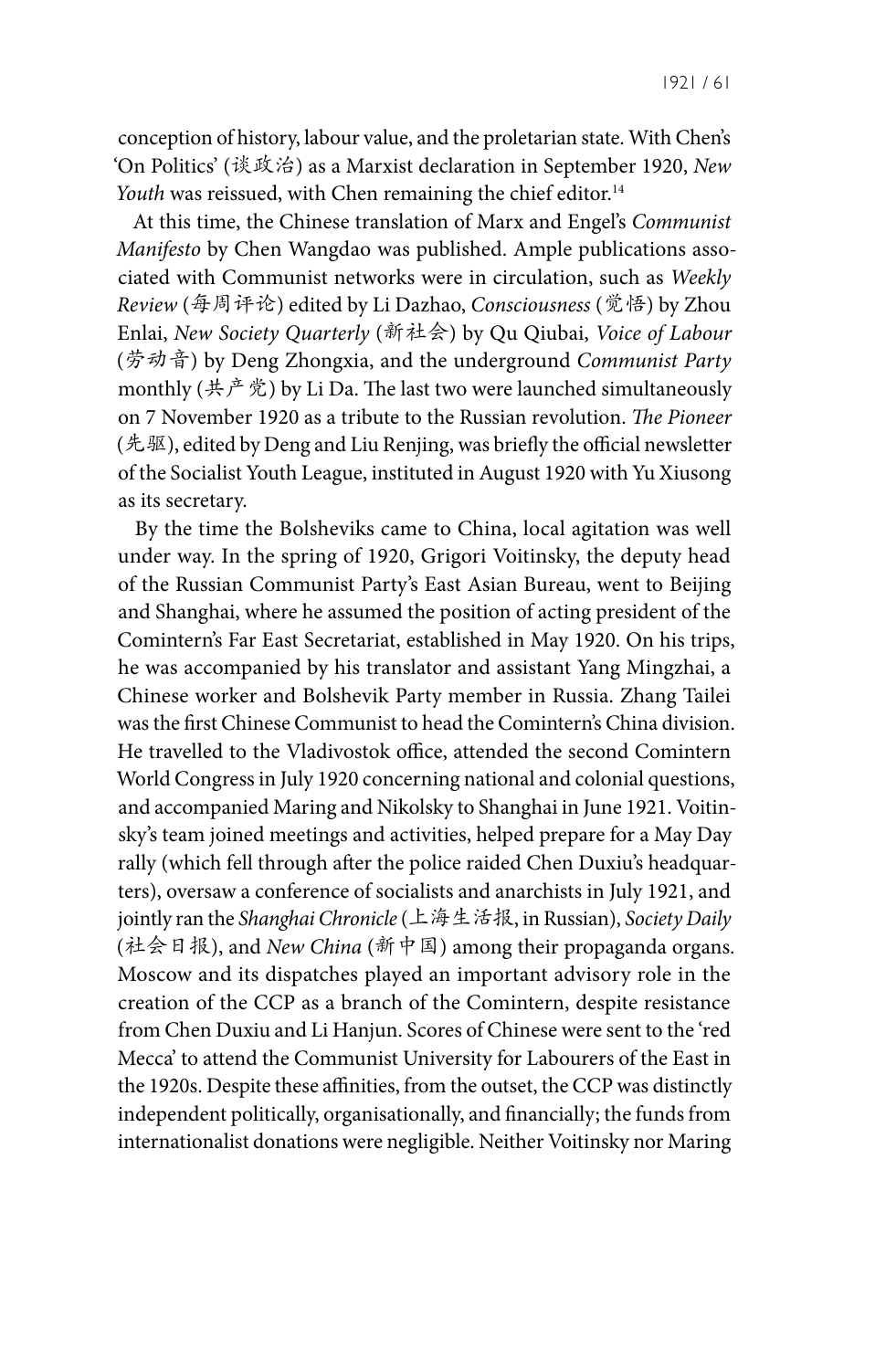could have accomplished anything in China without what had already solidly developed locally. The CCP's roots in Chinese soil allowed it to cultivate its own distinctive revolutionary ideology and strategy.

### Sacred Labour

Seeing the emancipation and empowerment of labour as its mission, the CCP possessed a proletarian (self-)identity, which informed the way its leaders engaged with China's labour movement. In April 1920, Chen Duxiu spoke about 'labour's consciousness' (劳动者底觉悟) to an assembly of Shanghai dockers.15 Li Dazhao's 1920 speech at the Beijing University May Day rally popularised the notion of the dignity of labour—dubbed 'sacred labour' (劳工神圣) by the May Fourth intellectuals.16 In a contribution to the May Day commemoration issue of *New Youth*, he narrated the international eight-hour workday movement, and quoted Karl Liebknecht on why the world's labour should unite against imperialism.17 Lamenting that May Day was not yet established among workers in China but was only 'a movement of pen and ink on paper', he concluded with a call: 'Rise! Rise!! Rise!!! Hard working workers, today is the day of your awakening!' In August, Chen Duxiu and Li Hanjun initiated *Labour* (劳动界) as a popular weekly digest written by workers themselves. In its short run of twenty-four issues, workers described their experiences and views in their own words in the form of commentaries, poems, stories, and letters. For instance, in 'A Worker's Manifesto' (一个工人的宣言), the author, Li Zhong, a shipbuilder, imagined a 'future society as a workers' society, and the future China as a workers' China'.<sup>18</sup> More publications were launched later, including *Jinan Labour Weekly* (济南劳动周刊), established in May 1921 with the aim of 'raising the consciousness of common labourers', which was soon joined by the *Labour Weekly* (劳动周刊) in Shanghai and the *Workers' Weekly* (劳工周刊) in Hunan, among others.

Although it was not until the Second National Congress of 1922 that the Party delineated its program outlining a phased revolution from a 'new bourgeois democratic' to a socialist one, the Communist revolution's dual nature was defined from the beginning as national and social liberation under the leadership of the working class. The Party and the labour movement literally grew together, as exemplified in a strike by 8,000 workers over humiliating treatment from 20 July to mid-August 1921 in the British American Tobacco factories in Pudong, near the Party's founding congress. Li Qihan, who had worked with tobacco, machinery,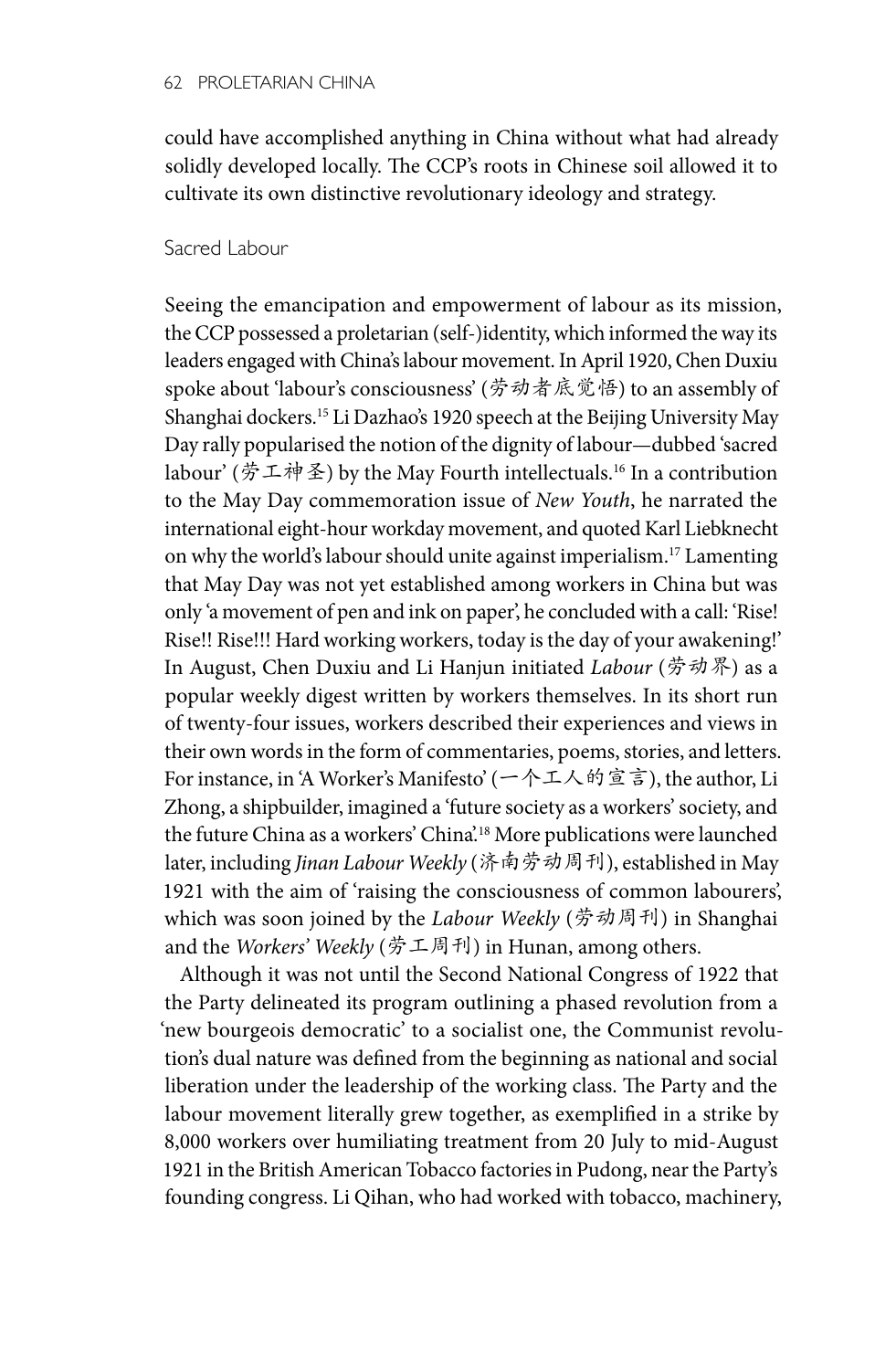textile, and print workers, was dispatched to lead the victorious strike. Prior to the congress, a number of major worker clubs and unions had been established. For instance, the Beijing Communist group created the Changxindian Railway Workers' Club (see Deng Zhongxia's translation in the present volume), while the Shandong group launched the Jinan Dahuaishu Machinery Workers' Club, and Wang Jinmei organised rail, coalmine, and iron factory workers in the Shanhaiguan and Qinhuangdao regions. In Hong Kong, the Seamen's General Union, which acquired its formal name from Sun Yat-sen, was led by Su Zhaozheng, who would go on to become a leading member of the CCP before his premature death.

On 11 August 1921, right after the meeting on the South Lake, the Party moved to found the Chinese Trade Union Secretariat (中国劳动组合书记 部). Zhang Guotao was its general secretary and *Labour Weekly* its official organ. The founding statement, published in the magazine *Communist Party*, proclaimed the imminent advent of a new world belonging to the workers.<sup>19</sup> Five subdivisions of the secretariat were opened, in Beijing, Wuhan, Changsha, Jinan, and Guangzhou. In Hunan's *Workers' Weekly*, Mao Zedong, director of the Hunan chapter, wrote a short article in November 1921 to celebrate the anniversary of the provincial trade union: 'The purpose of labour unions is not only to gain workers better wages and shorter time through such tools as strikes, but also and especially for workers to acquire self-awareness and cohesion of the whole class for its fundamental interest.' He called for the 'right to strike' and the acknowledgement of the 'sacredness' of labour, and concluded with the resounding Marxist slogans 'from each according to his ability, to each according to his worth' (各尽所能, 各取所值) and 'workers of the world, unite!'<sup>20</sup>

The central secretariat tasked itself with promoting Marxism, organising unions, and liaising with the international proletariat. Under its leadership, a triple struggle against foreign imperialism, warlordism, and capitalist conditions brought about the first tide of China's labour movement in the early 1920s. Most legendary were strikes by the seamen in Hong Kong, miners in Anyuan (Hunan) and Kailuan (Hebei), railroad workers along such arteries of communications as the Lanzhou–Lianyungang, Beijing– Fengtian, and Beijing–Hankou railways, and textile and service workers in Shangdong and the Yangzi River Delta. Luo Zhanglong, a leader of several of these strikes who also edited the Party's northern regional newspaper, *Workers' Weekly*, specified the basic distinctions between proletarian unionisation and 'yellow' or fake company unions for grassroots labour, against the backdrop of 'red unions' being sabotaged by foreign capital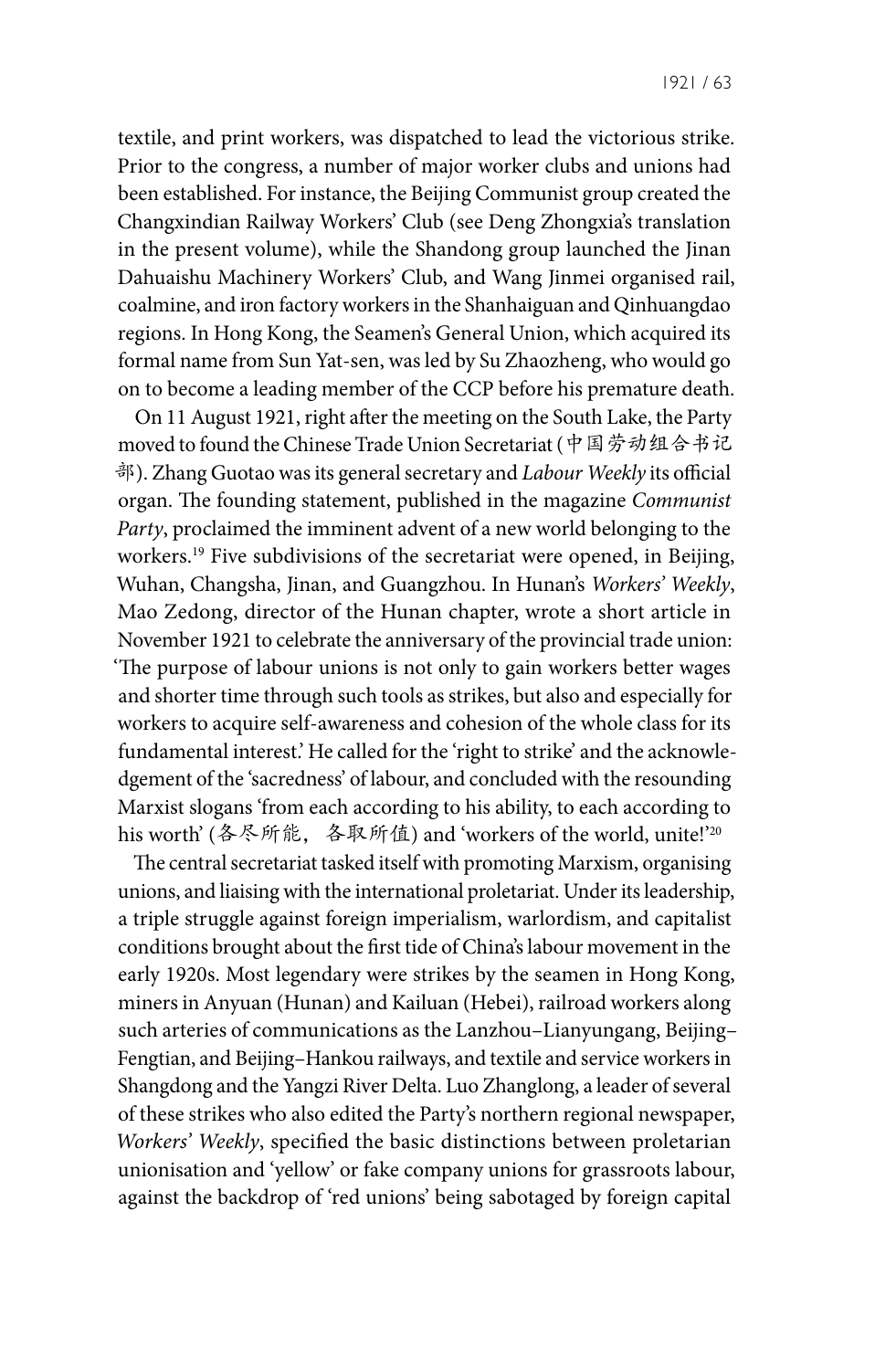and reactionary strike-breakers.21 Deng Zhongxia, who led the secretariat's northern China division before taking its general leadership, argued for conjoined economic and political struggles, and the importance of both strategies and tactics. To 'eventually achieve the complete emancipation of labour' while facing powerful enemies, he argued, it was necessary that workers seek allies as widely as possible and embrace both reformist demands and 'the fiercest forms of class struggle'.22 Against localist cleavages, Wang Jinmei advocated for democratically structured institutionalisation by trade across regions. He made the Shanhaiguan Workers' Club into a model of direct elections to layered steering committees backed by standing workers' pickets, of which the Communist core had to be underground. In May 1922, as workers' demands became increasingly political, the CCP held its first National Labour Convention, in Guangzhou, with more than 100 unions in attendance. It was followed in the summer by a high-profile campaign for labour legislation based on the Communist proposal sketched in 'An Outline of the Labour Law' (劳动法大纲).23 The Second Party Congress's 'Resolution on the Union Movement and the CCP' reaffirmed 'the final goal of the labour movement' as 'completely overthrowing the capitalist system of wage slaves and transforming society by Communist principles.<sup>24</sup>

In parallel, the CCP focused on mass education and labour training. In the autumn of 1920, Li Qihan and Liu Shaoqi began a part-time workers' school in west Shanghai that offered literature and maths classes as well as political discussions and sports. On New Year's Day in 1921, the Beijing Communists opened the 'Labour School for Continuing Education' (劳动补习学校), soon followed by a workers' club and Party cell, in Changxindian—an important node on the railway that connected Beijing to Hankou. In the summer of 1921, Mao Zedong and He Shuheng started the Hunan Self-Study University for workers in Changsha. Encouraged by Li Dazhao, an evening workers' school also operated in Tianjin. Similar schools and training facilities appeared widely, often using books and pamphlets published by the central Trade Union Secretariat and local labour journals as textbooks. Typically, the Anyuan workers' evening school, set up by Li Lisan in January 1922, played a big part in preparation for the great strike that took place in September that year (see Perry's essay in the present volume). Moreover, the Party also pioneered a Women's School (平民女校) in Shanghai to train its female cadres. Not only did